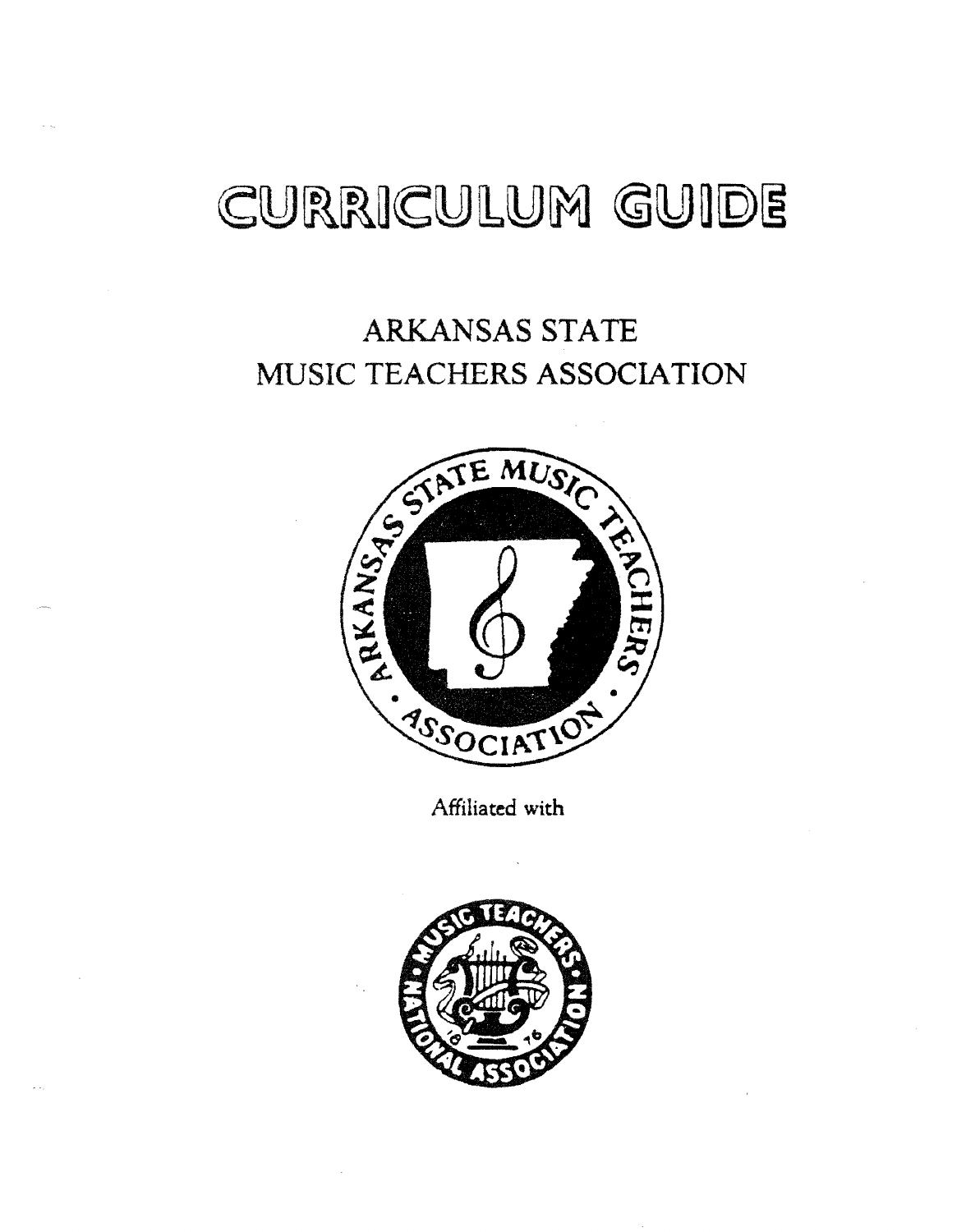$\label{eq:2.1} \frac{1}{\sqrt{2}}\int_{0}^{\infty}\frac{1}{\sqrt{2\pi}}\left(\frac{1}{\sqrt{2\pi}}\right)^{2}d\mu_{\rm{eff}}$ 





 $\mathcal{L}_{\mathcal{A}}$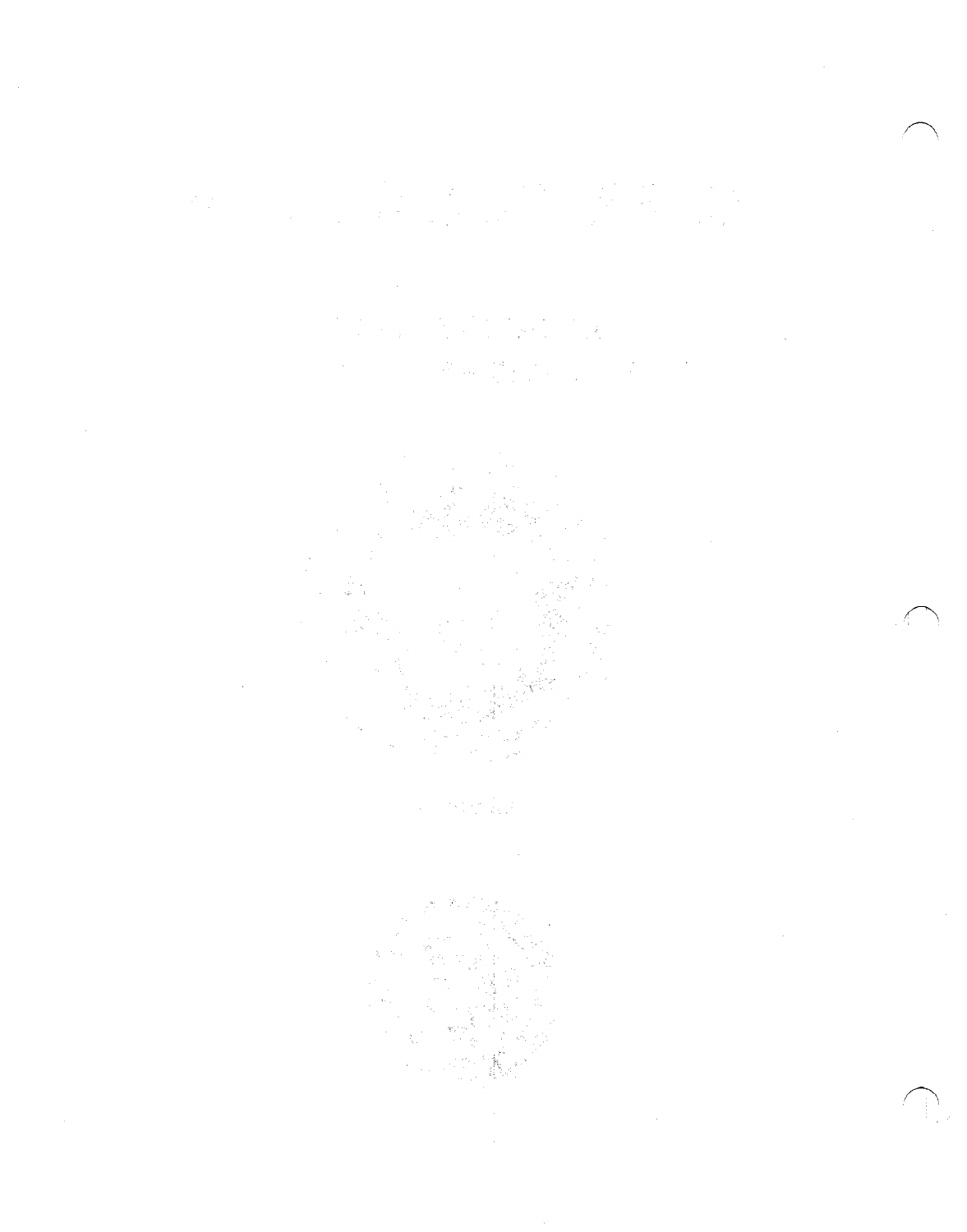#### ASMTA CURRICULUM GUIDE 2001

#### TABLE OF CONTENTS

#### 1. Preface

|    | A. Introduction<br>1. Purposes<br>2. General Rules for Competitive Events<br>3. Practice Suggestions | ı<br>ii<br>vi |
|----|------------------------------------------------------------------------------------------------------|---------------|
|    | B. Keyboard Theory and Technique                                                                     | 1X            |
|    | C. Written Theory and Ear Training                                                                   | xii           |
|    | D. Sight Reading (Requirements are restated with each level)                                         | xiii          |
| Π. | Primary A through Level 10 Theory                                                                    | $A-1$         |
|    |                                                                                                      |               |

#### ill. Repertoire

| 1. Key to Repertoire List                    | $R$ -ii  |
|----------------------------------------------|----------|
| 2. Publisher's Codes                         | $R$ -iii |
| 3. Abbreviations used in repertoire listings | $R - iv$ |
| 4. Primary A through Level 10 Repertoire     | A-01     |

#### Committee:

| Co-chairpersons:        | Linda Kennedy and Carolyn Setliff |
|-------------------------|-----------------------------------|
| Repertoire:             | William and Patricia Medley       |
| Keyboard Theory:        | Janine Tiner                      |
| Theory and Ear Training | Linda Kennedy and Emily Lloyd     |
| Music History:          | <b>Sherry Mashburn</b>            |
| Sight-Reading:          | <b>Trudy Kincade</b>              |
| Teaching Suggestion:    | Linda Naugher and Carolyn Setliff |

#### Purpose:

The ASMTA purpose in writing this guide is to encourage state music teachers in their goals of teaching a comprehensive, yet accessible curriculum, with special emphasis on developing the student's competency in all areas of instruction from beginning through pre-college. It is the sincere hope of the committee that teachers will find in the guide valuable resources in addressing needs of all students at all levels of instruction. Many students discontinue their study ofmusic, especially in the junior high and high school years. Their waning interest may be due in part to their lack of understanding of the language of music and its overall value in music education and instruction. Used as directed, this guide will help teachers in encouraging students through this busy and difficult period of their lives.

#### No Part of this publication may be reproduced without written permission from ASMTA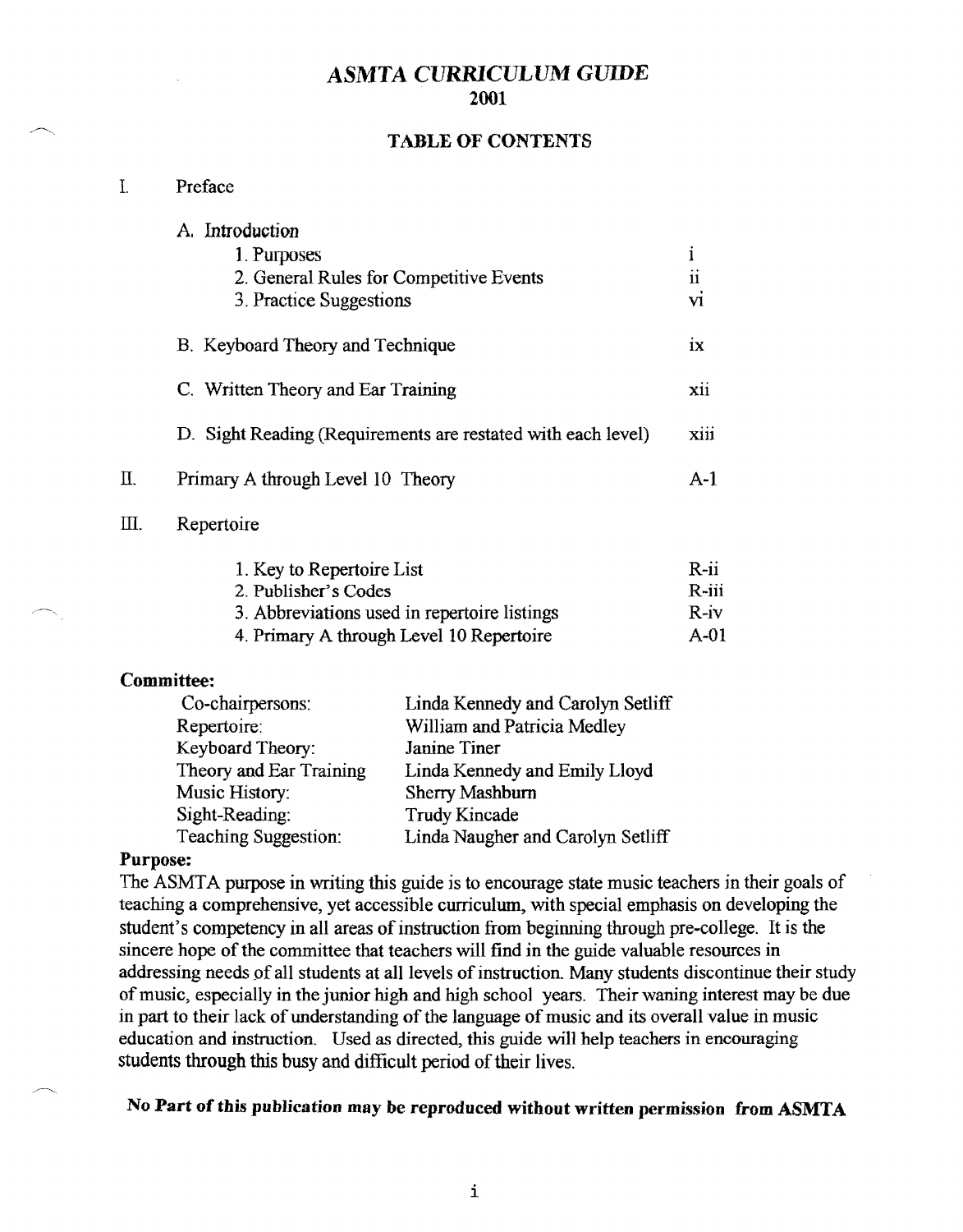$\label{eq:1} \frac{d}{dt}\left(\frac{d}{dt}\right) = \frac{d}{dt}\left(\frac{d}{dt}\right) \left(\frac{d}{dt}\right) = \frac{d}{dt}\left(\frac{d}{dt}\right)$ 

 $\label{eq:2.1} \frac{1}{2}\sum_{i=1}^n\frac{1}{2}\sum_{j=1}^n\frac{1}{2}\sum_{j=1}^n\frac{1}{2}\sum_{j=1}^n\frac{1}{2}\sum_{j=1}^n\frac{1}{2}\sum_{j=1}^n\frac{1}{2}\sum_{j=1}^n\frac{1}{2}\sum_{j=1}^n\frac{1}{2}\sum_{j=1}^n\frac{1}{2}\sum_{j=1}^n\frac{1}{2}\sum_{j=1}^n\frac{1}{2}\sum_{j=1}^n\frac{1}{2}\sum_{j=1}^n\frac{1}{2}\sum_{j=1}^n\$  $\label{eq:2.1} \frac{1}{\sqrt{2\pi}}\int_{\mathbb{R}^3}\frac{1}{\sqrt{2\pi}}\int_{\mathbb{R}^3}\frac{1}{\sqrt{2\pi}}\int_{\mathbb{R}^3}\frac{1}{\sqrt{2\pi}}\int_{\mathbb{R}^3}\frac{1}{\sqrt{2\pi}}\int_{\mathbb{R}^3}\frac{1}{\sqrt{2\pi}}\int_{\mathbb{R}^3}\frac{1}{\sqrt{2\pi}}\int_{\mathbb{R}^3}\frac{1}{\sqrt{2\pi}}\int_{\mathbb{R}^3}\frac{1}{\sqrt{2\pi}}\int_{\mathbb{R}^3}\frac{1$  $\label{eq:2.1} \mathcal{L}^{\mathcal{A}}(\mathbf{r},\mathbf{r})=\mathcal{L}^{\mathcal{A}}(\mathbf{r},\mathbf{r})=\mathcal{L}^{\mathcal{A}}(\mathbf{r},\mathbf{r})=\mathcal{L}^{\mathcal{A}}(\mathbf{r},\mathbf{r})=\mathcal{L}^{\mathcal{A}}(\mathbf{r},\mathbf{r})$ 

 $\label{eq:2.1} \mathcal{L}(\mathcal{L}^{\text{max}}_{\text{max}}(\mathcal{L}^{\text{max}}_{\text{max}}(\mathcal{L}^{\text{max}}_{\text{max}}(\mathcal{L}^{\text{max}}_{\text{max}})))$  $\label{eq:2.1} \frac{1}{2} \int_{\mathbb{R}^3} \left[ \frac{1}{2} \int_{\mathbb{R}^3} \left( \frac{1}{2} \int_{\mathbb{R}^3} \left( \frac{1}{2} \int_{\mathbb{R}^3} \left( \frac{1}{2} \int_{\mathbb{R}^3} \right) \right) \right) \, d\mu \right] \, d\mu \, d\mu \, d\mu$ 

 $\label{eq:2.1} \begin{split} \mathcal{L}_{\text{max}}(\mathbf{A}^{\text{max}}_{\text{max}}) = \mathcal{L}_{\text{max}}(\mathbf{A}^{\text{max}}_{\text{max}}) \,,\\ \mathcal{L}_{\text{max}}(\mathbf{A}^{\text{max}}_{\text{max}}) = \mathcal{L}_{\text{max}}(\mathbf{A}^{\text{max}}_{\text{max}}) \,,\\ \mathcal{L}_{\text{max}}(\mathbf{A}^{\text{max}}_{\text{max}}) = \mathcal{L}_{\text{max}}(\mathbf{A}^{\text{max}}_{\text{max}}) \,, \end{split}$  $\frac{1}{\sqrt{2}}\sum_{\alpha\in\mathcal{A}}\frac{1}{\alpha\alpha\beta}$  $\label{eq:1} \frac{1}{2} \sum_{i=1}^n \frac{1}{2} \sum_{j=1}^n \frac{1}{2} \sum_{j=1}^n \frac{1}{2} \sum_{j=1}^n \frac{1}{2} \sum_{j=1}^n \frac{1}{2} \sum_{j=1}^n \frac{1}{2} \sum_{j=1}^n \frac{1}{2} \sum_{j=1}^n \frac{1}{2} \sum_{j=1}^n \frac{1}{2} \sum_{j=1}^n \frac{1}{2} \sum_{j=1}^n \frac{1}{2} \sum_{j=1}^n \frac{1}{2} \sum_{j=1}^n \frac{1}{$ 

where the contribution of the contribution of the contribution of  $\mathcal{F}^{\mathcal{A}}$  , where  $\mathcal{F}^{\mathcal{A}}$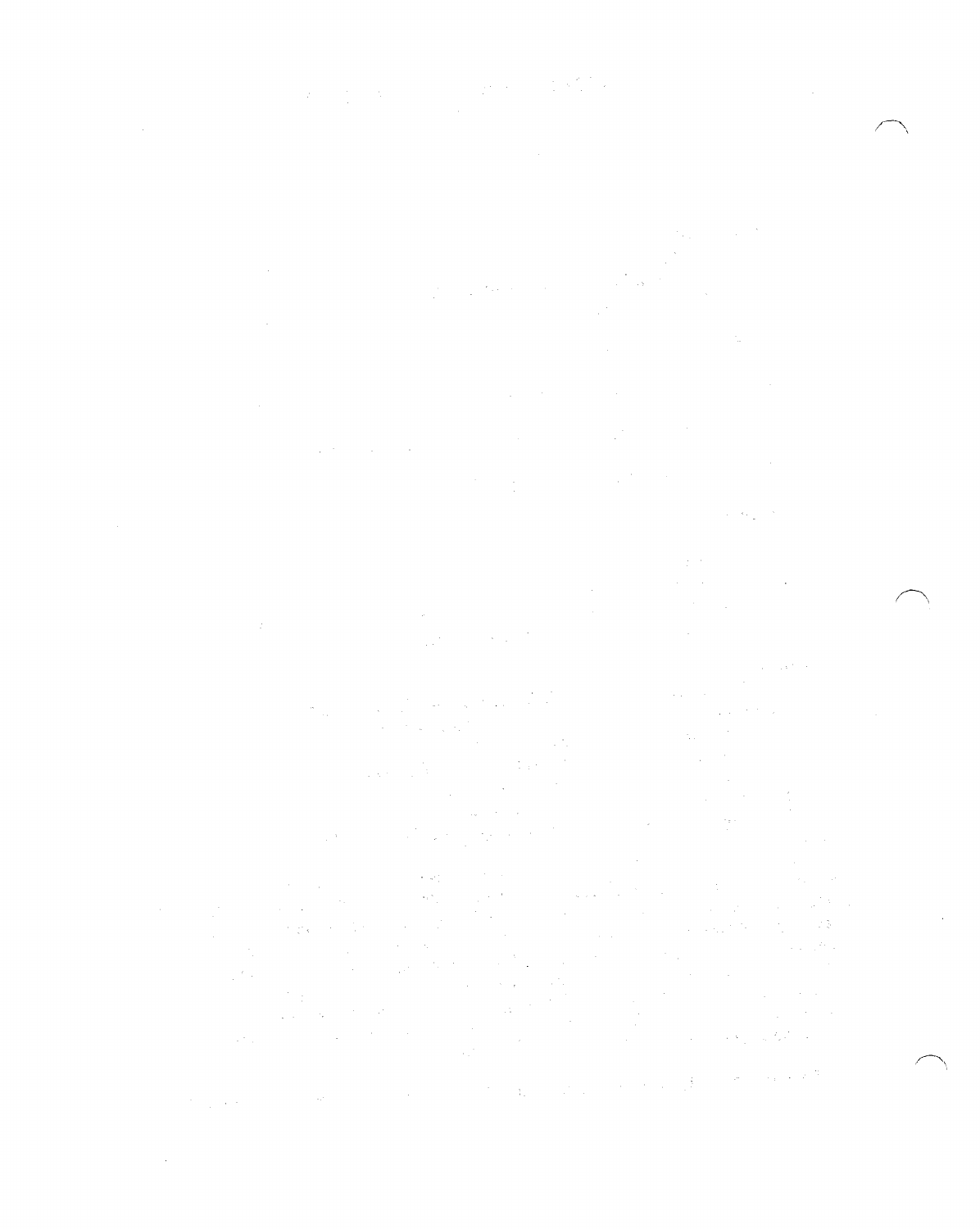### RULES **FOR** ASMTA COMPETITIVE EVENTS

#### REGIONAL FESTIVALS:

#### Eligibility:

Any student (in school grades K-12) who is currently studying piano with a member in good standing of Arkansas Music Teacher's Association is eligible to participate in the Regional Festival in which the teacher's studio is located. Teacher's dues (National and State) must be paid to ASMTA and MTNA before the regional Festival takes place. Teacher registration is not valid until dues are paid.

#### Level Selection:

Teachers may enter their student(s) in any level of their choosing. Students are allowed to enter the same level two consecutive years provided they have not been declared a winner in that level at State Auditions. This applies to repertoire, musicianship and written theory. Beginning 2001, Written Theory and Musicianship Tests (ear training, sight reading, and keyboard) must be entered in the same level as the repertoire listing. Exception to this is transfer students, who may enter at no more than two levels below their repertoire level.

When a student wins at the State Audition, he/she must progress to a higher level the following year. A level 10 State Audition winner is no longer eligible for ASMTA Festivals or State Auditions Competition. They may elect to play for comments only. (usual fee applies) Primary A is designed for the very young beginner. Older beginners may start with Primary B or Level 1.

#### Registration and Fees:

Registration forms are available to teachers from their local regional chairman. These must be filled out completely and returned with a check(s) for the fees listed on the form to the chairman by the deadline date. Fees are set by the ASMTA board and no refund will be given after the deadline date.

#### Repertoire:

All compositions selected for competitive events must be listed in the repertoire section of the 2000-2001 edition of the ASMTA Syllabus. The following requirements apply according to levels: Levels A Band 1: Play two pieces in contrasting style and tempo

Levels 2-10: Play two pieces, EACH FROM A DIFFERENT CATEGORY.

Level 10 entrants may choose pieces from Level 9 or Level 10.

#### Suggested Time Limits:

| Level A and B  | not to exceed 4 minutes  |
|----------------|--------------------------|
| Level 1 and 2  | not to exceed 5 minutes  |
| Level 3 and 4  | not to exceed 6 minutes  |
| Level 5 and 6  | not to exceed 8 minutes  |
| Level 7 and 8  | not to exceed 10 minutes |
| Level 9 and 10 | Not to exceed 12 minutes |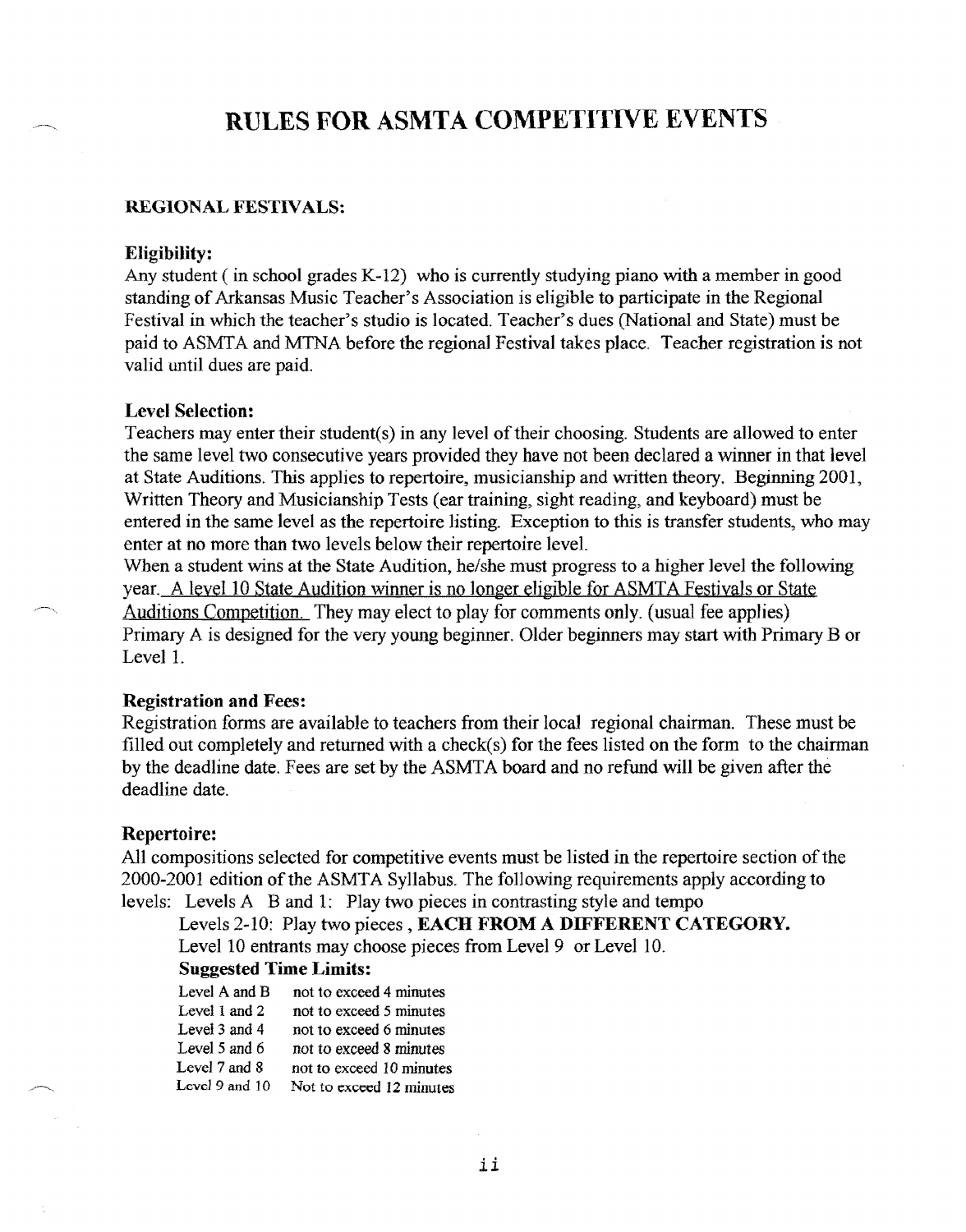A copy of each composition (with measures numbered) must be furnished to the judges.

#### Reproductions of copyrighted music are never allowed **in** MTNAIASMTA events!

#### Theory Testing:

Written Theory and Musicianship Tests based on information given in the Theory Section of ASMTA Syllabus are administered to all entrants in the proper level (A-10). Students who score 90% and above on the written theory exam will be listed on the State Honor Roll for Theory and will receive a certificate from ASMTA. Students who score 100% on all tests and receive a rating of 1 or  $1+$  on repertoire will receive the **Perfect Score Award** from ASMTA.

#### Choosing Winners and Alternates:

In order to qualify as Regional Winner or Alternate students must receive a rating of  $1+$  on the repertoire, and a combined score of 160 on theory and musicianship tests.

Levels A through 5: Judges may choose 1 winner and 1 alternate for each 10 contestants or portion thereof: (i.e. 11 contestants will result in 2 winners and 2 alternates.) Levels 6 through 10: Judges may choose 1 winner and 1 alternate for each 5 contestants. (i.e. six contestants will result in 2 winners and 2 alternates). Honorable Mentions are encouraged, and left to the discretion of the judges.

Winners, Alternates, and Honorable Mentions will be announced when all theory tests have been scored and recorded, and the judges have finished with the repertoire requirements.

Judges are instructed to hear all entrants in each level before making a determination as to which students get the 1+ rating. Splitting levels between judges is not allowed. Judges will clearly indicate on the Winner's and Alternate's comment sheets "Winner, Alternate I, or Alternate 2 as appropriate. (Winners are not distinguished between "one" and "two")

#### Regional Reporting:

The regional chairman will send the Regional Report with a list of all Winners, and Alternates to the State Chairperson within one week after the Regional Festival is held. Proper forms will be provided.

#### Advancing to State Auditions:

All winners in Regional Festivals are eligible to compete in State Auditions held in conjunction with the ASMTA State Convention each year. (see rules for State Competitions.)

If a Regional winner does not have a combined theory test score of at least 160 points, or is otherwise unable to attend, the first alternate is selected to compete in the State Auditions at that level if she/he qualifies. In the event that neither winner or alternate qualifies, and the second alternate qualifies, he/she will fill that position at State Auditions. If there is only one winner and one alternate and neither qualifies, the position is forfeited.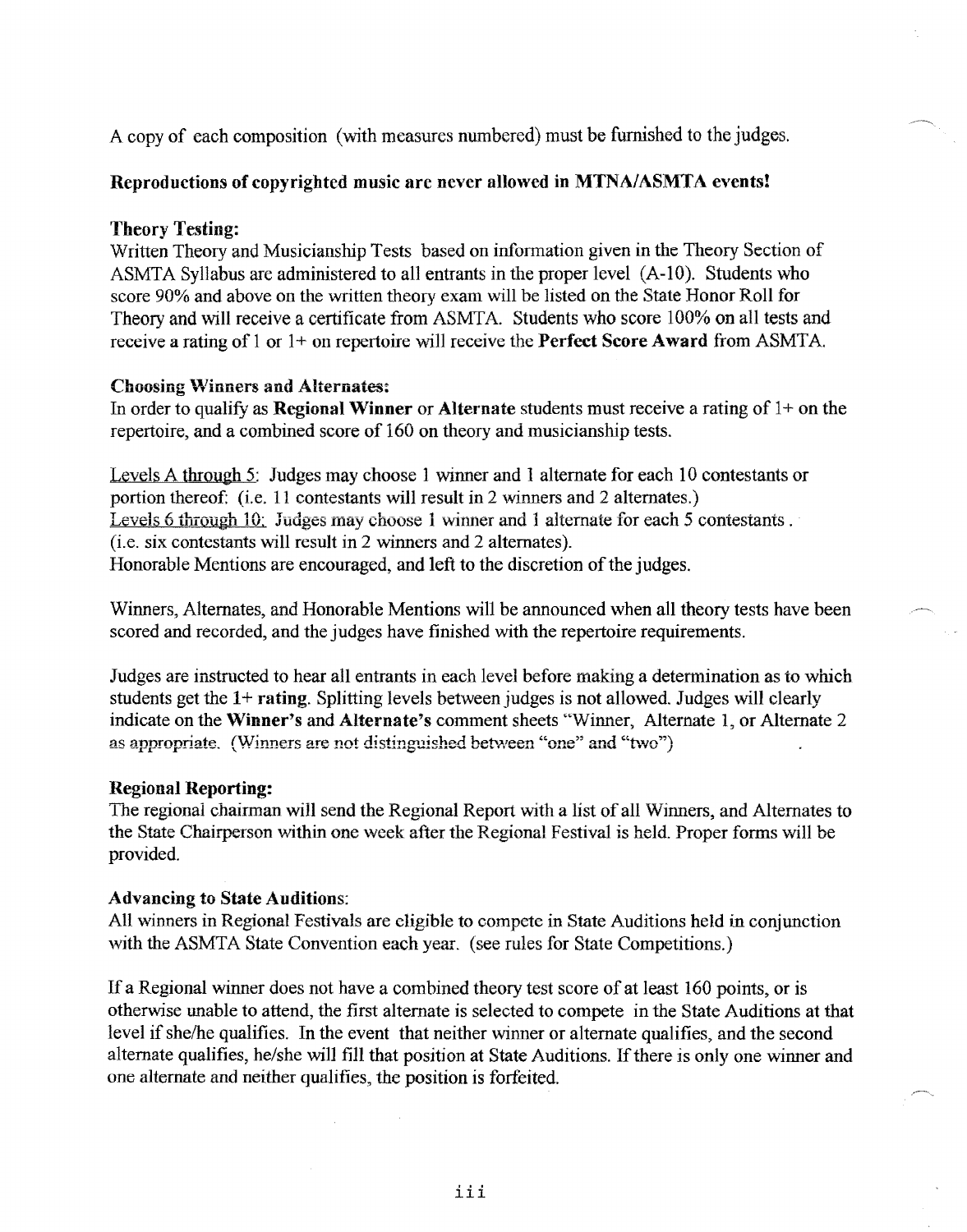#### General Rules:

A 30 second warm up is allowed before students perform for the judge. This is the only practice allowed on the performance instrument

All performances are open to the public, and everyone is encouraged to attend as many as possible. Entrance to the performance room can be made only between performances.

Teachers should not accompany their students into the performance room nor sit with them prior to or after their performance until all winners have been announced.

A student who has won twice at the regional level 10, and has not been a state winner, may compete at the state Auditions again (in addition to the current winner) without competing at the regional Festival. Repertoire must be different, and all State Audition fees must be paid.

Students have the option of going to the next highest level or skipping a level at any time.

Failure to follow any rule of the Regional Festival by student, teacher, or parent may result in disqualification.

#### STATE AUDITIONS:

A state-wide competitive competition called "State Auditions" is held each year in conjunction with the ASMTA State Convention.

#### Eligibility:

Any student who has won bis/her Regional Festival is eligible to enter this event.

#### Registration and Fees:

Teacher's dues (both State and National) must be paid and up to date. The State Audition Chairman will mail entry forms to teachers of Regional winners. These must be completely filled out, and returned to the State Audition Chairman with a check in the amount of the fee listed on the form. Fees are set by the ASMT A Board, and no refunds will be made after the deadline date on the form.

#### Repertoire:

Students are judged on repertoire only ..... no theory tests are given. Winners and/or Alternates must play the exact repertoire at the State Auditions that was performed at the Regional Festival.

Regional winners Levels A through 5 will perform both pieces he/she performed at the Regional FestivaL

Regional winners Level 6-10 will perform one composition which was selected by the Regional Judge.

|                        | Suggested Time Limits: (include 30 second warm-up) |
|------------------------|----------------------------------------------------|
| Level A, B, 1, and $2$ | not to exceed 4 minutes (2 pieces)                 |
| Level $3, 4,$ and $5$  | not to exceed 6 minutes (2 pieces)                 |
| Level 6 and 7          | not to exceed 6 minutes (one piece)                |
| Level 8 and 9          | not to exceed 7 minutes (one piece)                |
| Level 10               | not to exceed 10 minutes (one piece)               |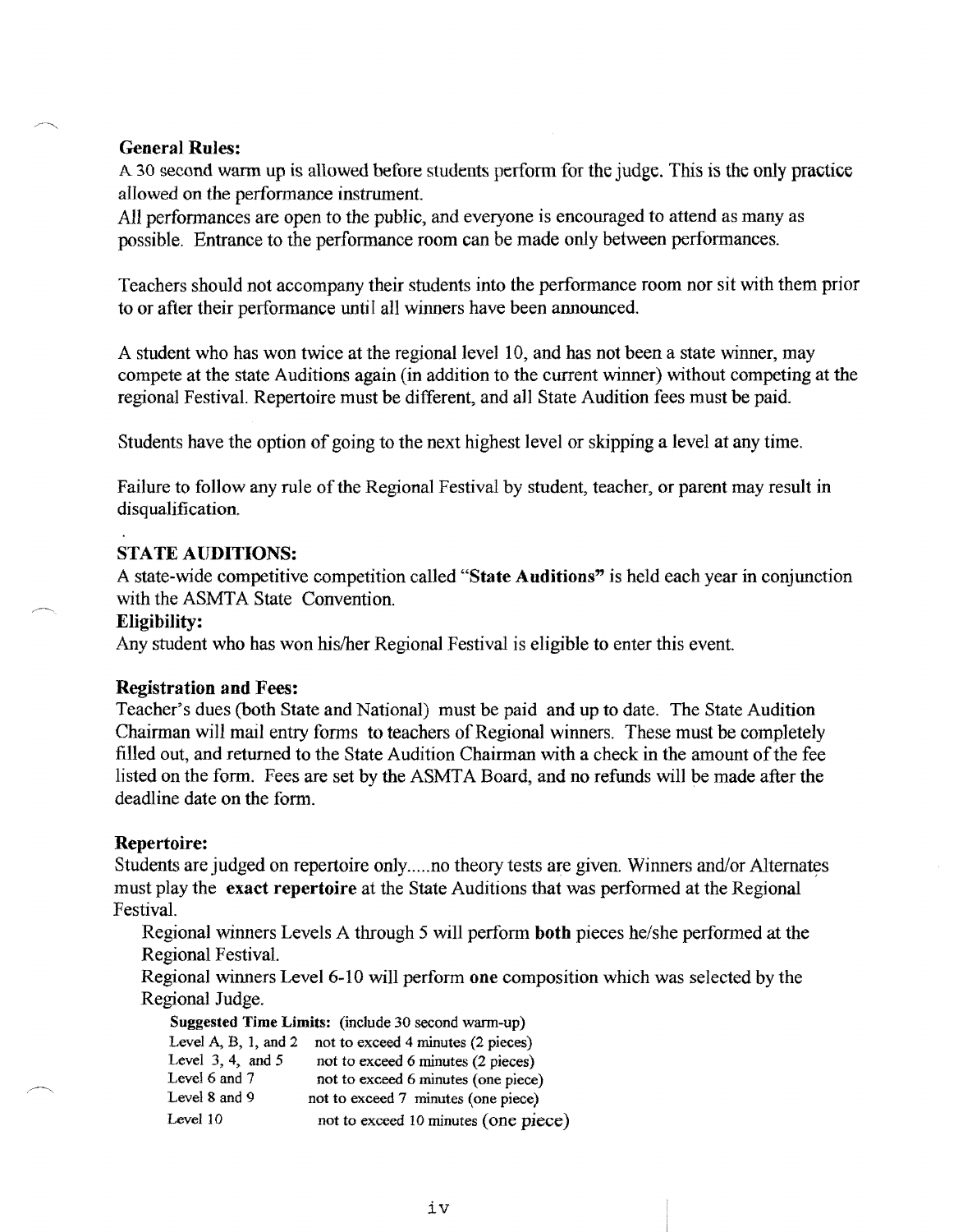#### Choosing Winners and Runners-Up:

Students chosen as winners will receive the  $1+$  rating. This does not preclude runners-up from also receiving the  $1+$  rating.

Levels A through 5: The judge may choose one winner and one runner-up for each 10 contestants or portion thereof (11 contestants results in 2 winners and 2 runners-up)

Levels 6 through 10: The judge may choose one winner and one runner-up for each 5 contestants or portion thereof: (6 contestants results in 2 winners and two runners-up

Multiple winners or runners-up in any level will not be designated 1st, 2nd etc.

Honorable Mentions are encouraged, and left to the discretion of the judges.

Winners, Runners-up, and Honorable mentions will be announced immediately after each level is completed. Comment sheets and certificates are given out at this time. Winners receive trophies at the end of the Winners Recital.

#### Winners Recital and Master Class:

This event is held as soon as possible after the conclusion of all levels of competition. It will be coordinated by the Audition Chairman. The State Winners will perform as follows:

| Level A through 2 | Winners will play both audition pieces                                                         |
|-------------------|------------------------------------------------------------------------------------------------|
| Level 3 through 5 | Winners will play one piece selected by the judge                                              |
| Level 6           | Winner will play the audition piece                                                            |
|                   | Level 7, 8, 9, and 10 Winners perform for the Master Class conducted by the Convention Artist. |

#### General Rules:

A 30 second warm-up is allowed at all levels of play before the student performs for the judge. This is the only practice allowed on the performance instrument.

All auditions are open to the public, and everyone is encouraged to attend. Entrance to the performance room can be made only between performances.

Teachers should not accompany their students into the performance room, or sit with them prior to or after their performance until after winners have been announced.

#### Responsibilities:

Duties of Chairman, Co-Chairman, Committee members, Door monitors, and Judges assistants are on file with the Regional and State Audition Chairmen.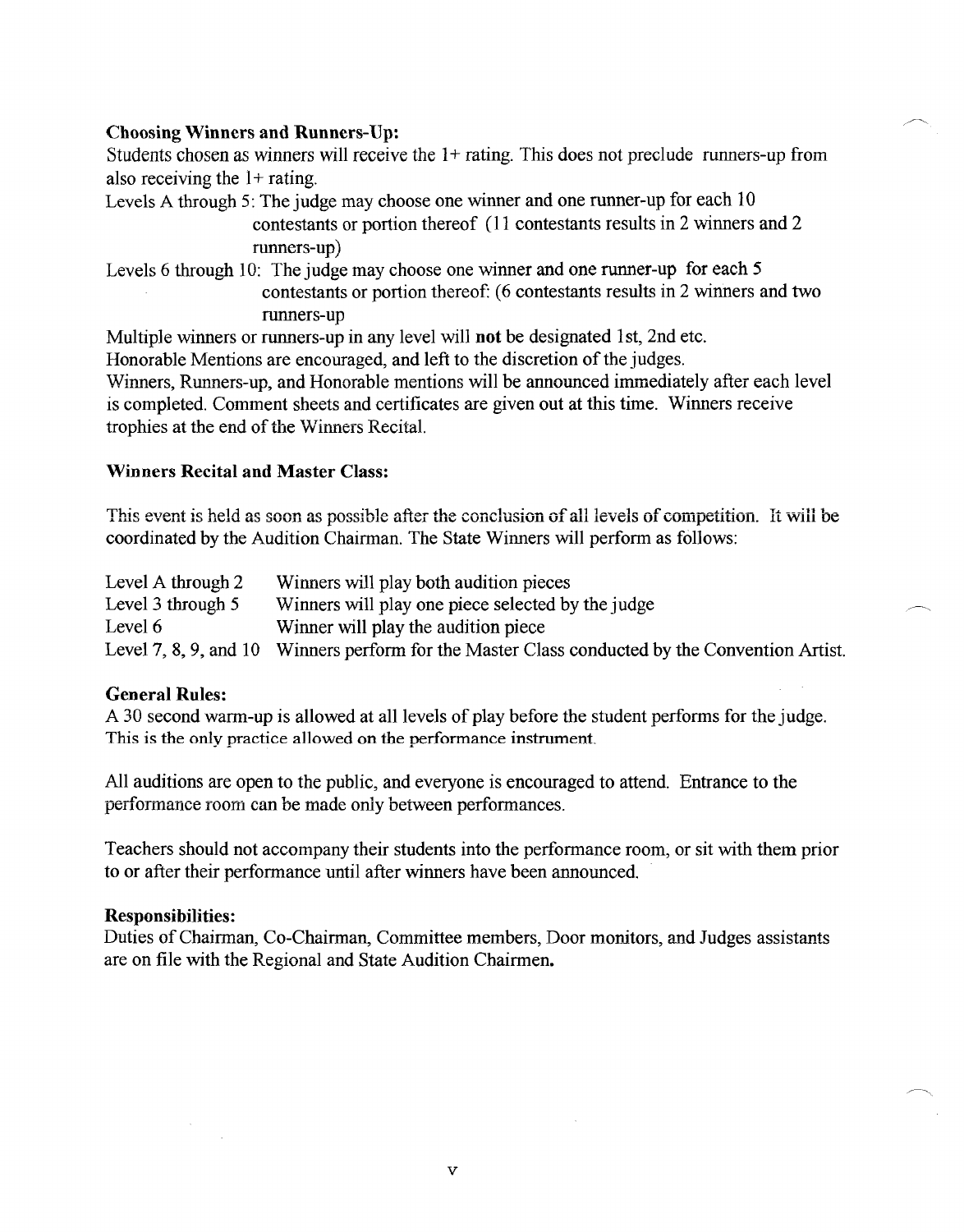### Arkansas State Music Teachers Association

REPERTOIRE LIST 2001

COMPILED AND EDITED BY

WILLIAM MEDLEY, NCTM AND PATRICIA MEDLEY, NCTM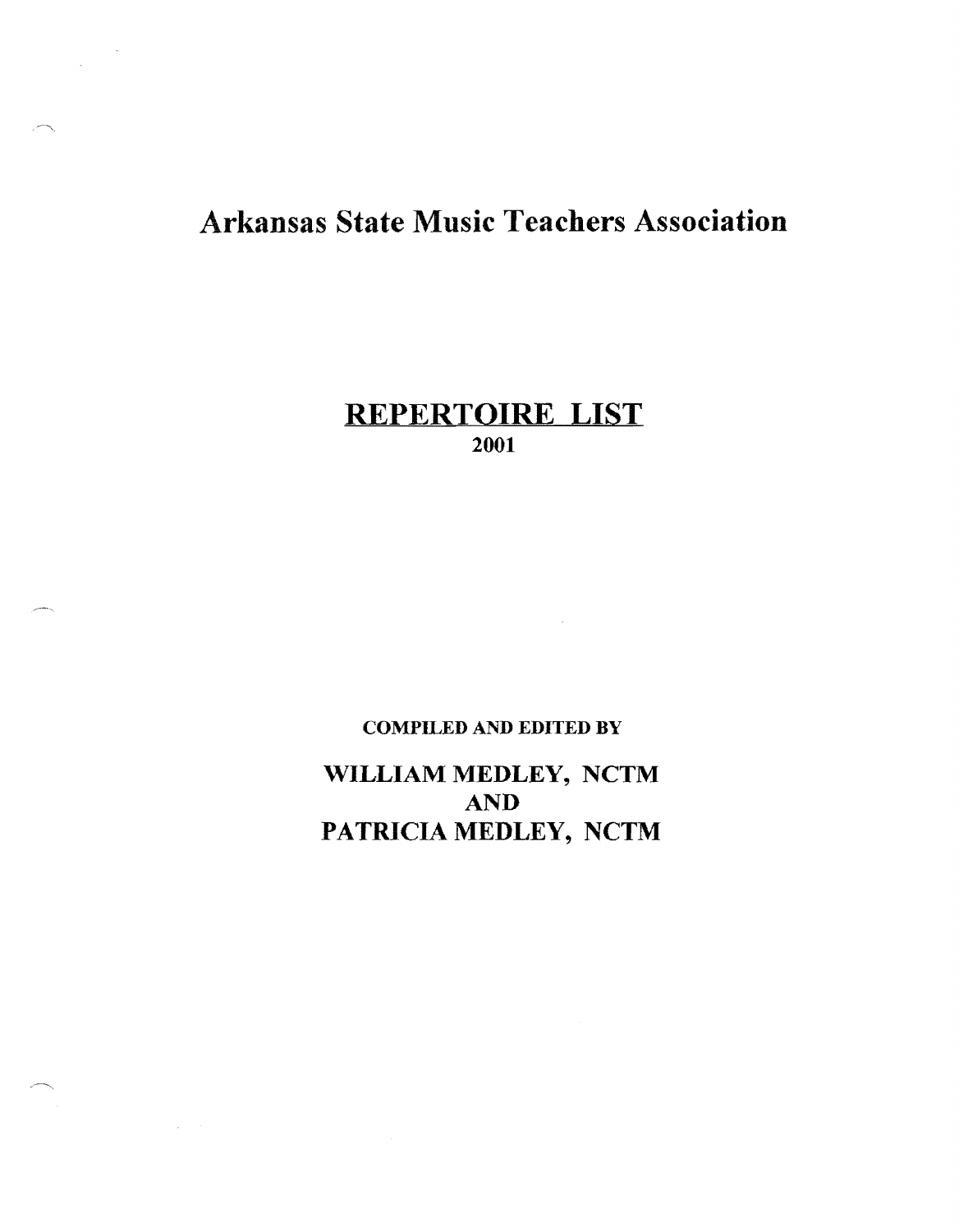#### KEY TO 2001 PIANO REPERTOIRE LIST

TO READ THE REPERTOIRE LIST:

- (1) Collections of more than one composer have been coded in the following manner: S201-26-SB = Summy Piano Pkg. 201, pg. 26, Summy Birchard CEL1-12-FH = Celebration Series, Vol.1, pg. 12, F. Harris
- (2) Even though many more sources could be found for a given piece, an effort has been made to include 2 editions which are well edited.
- (3) For Festivals, two compositions of contrasting styles should be chosen: rhythmic - melodic; fast - slow; For example: Level A - Rainbow Fish from Bean Bag Zoo Collector's Series  $Bk.1$ (Rollin), and Happy Hop (Montgomery). Level B - Belle, the Bashful Butterfly (Mier) and Cat Walk (Garcia). Level  $1$  - Winds of the East (from Cloud Images) Setliff and Over the Top (Vandall).
- (4) Beginning with level 1, the pieces should be at least 16 measures in length, excluding repeats. If you prefer, two shorter pieces may be substituted for one 16-meas. (or more) piece, and preferably from a set or suite. In levels A and B, pieces should be at least 12 measures in length, though not mandatory. At all levels, \* designates pieces less than 16 measures. The difficulty in each level is varied to accommodate the students as they progress.
- (5) Beginning with level 2, the repertoire is divided into three categories: Baroque (AJ, Classical and Romantic (B), and Contemporary (C).
- (6) Levels 7-iO, the categories are: Baroque and Classical (A), Romantic (B), and Impressionistic and contemporary(C)

| KEY CODE: |                                                            |  |  |                         |                        |                            |  |
|-----------|------------------------------------------------------------|--|--|-------------------------|------------------------|----------------------------|--|
|           | $CM = C$ Major                                             |  |  | $cm = c$ minor          |                        |                            |  |
|           | $CM - = C$ Major tonal center                              |  |  |                         |                        | $cm = c min.$ tonal center |  |
|           | $bit = bitonal$                                            |  |  | $cmd = c \text{ modal}$ |                        |                            |  |
|           | $hol = whole$                                              |  |  |                         | qua = quartal harmony  |                            |  |
|           | $pnt = pentatonic$                                         |  |  |                         | $--$ = no tonal center |                            |  |
|           | Because of space, you may see c- (c minor tonal center) or |  |  |                         |                        |                            |  |

C- (C Maj. tonal center). Movements in a sonata, sonatina, or suite, by necessity for space, are sometimes given the following:  $C = C$  Major,  $c = c$  minor, etc..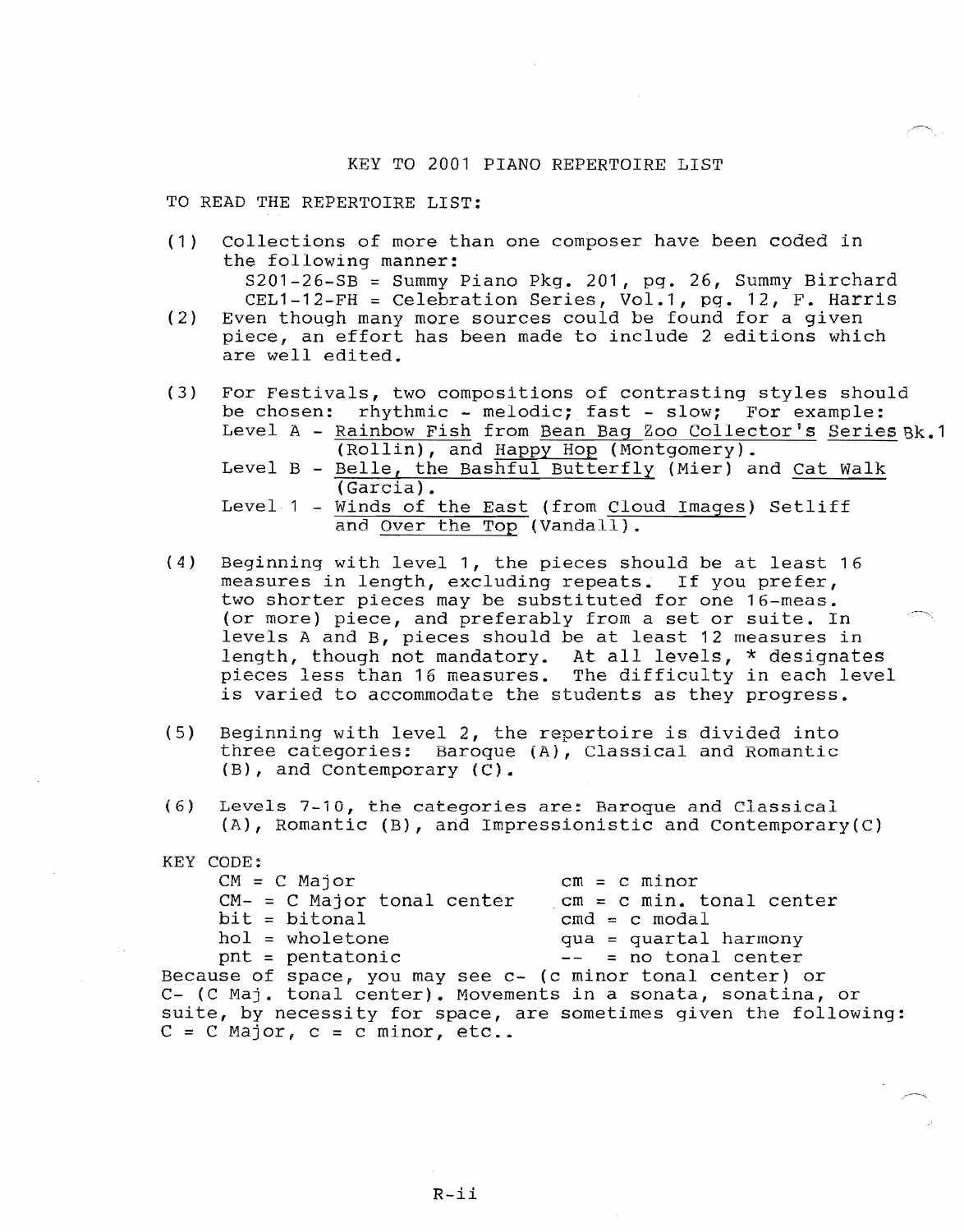#### PUBLISHER CODES

|                            | GW                                                                                                                                                                    | General Words & Music | OD        | <b>Oliver Ditson</b>                                         |
|----------------------------|-----------------------------------------------------------------------------------------------------------------------------------------------------------------------|-----------------------|-----------|--------------------------------------------------------------|
| AMP                        | НG                                                                                                                                                                    | Heugel                | OX        | Oxford                                                       |
|                            | HL                                                                                                                                                                    | Hai Leonard           | PA        | ProArt                                                       |
| Associated                 | HP                                                                                                                                                                    | Highgate Press        | PL        | Polish                                                       |
|                            | HR                                                                                                                                                                    | Heritage              | PN        | Peer Southern                                                |
|                            | НN                                                                                                                                                                    | Hanle                 | <b>PR</b> | Peer International                                           |
|                            | HS                                                                                                                                                                    | Hinshaw               | PS        | Presser                                                      |
| Belwin-Mills               | N                                                                                                                                                                     | International         | PT        | Peters                                                       |
|                            | JF                                                                                                                                                                    | J. Fischer            | AI.       | Ricordi                                                      |
| <b>Boston</b>              | KB                                                                                                                                                                    | Kerby                 |           | Royal School                                                 |
|                            | ΚJ                                                                                                                                                                    | <b>Kjos</b>           | <b>SB</b> | Summy-Birchard                                               |
| C. Fischer                 |                                                                                                                                                                       | Kaimus                | <b>SF</b> | Southern/Fox                                                 |
| J.W. Chester               | LD                                                                                                                                                                    | Leduc                 | SG        | Schroeder & Gunther                                          |
| Composer's Press           | LE                                                                                                                                                                    | Leeds                 |           | Schott                                                       |
| <b>CPP/Belwin</b>          | LM                                                                                                                                                                    | Lemoine               | <b>SL</b> | Salabert                                                     |
| Consolidated               | LR                                                                                                                                                                    | Lee Roberts           |           | Sandstone                                                    |
|                            | <b>MB</b>                                                                                                                                                             | Mowbray               |           | <b>Schmitt</b>                                               |
| Durand                     | МC.                                                                                                                                                                   | <b>MCA</b>            | <b>SW</b> | Shawnee                                                      |
| Dover                      | <b>MK</b>                                                                                                                                                             | Marks                 | UN        | Universal                                                    |
|                            | <b>MO</b>                                                                                                                                                             | Moonstone             | <b>VN</b> | Venezia                                                      |
| <b>Editions Francaises</b> | МN                                                                                                                                                                    | <b>Montgomery</b>     | VU        | Vienna Urtext                                                |
| Max Eschig                 | <b>MP</b>                                                                                                                                                             | Myklas Press          | <b>WB</b> | <b>Warner Brothers</b>                                       |
| Franco Columbo             | <b>MS</b>                                                                                                                                                             | <b>Music Sales</b>    | <b>WS</b> | <b>Willie</b>                                                |
| Frederick Harris           | MU                                                                                                                                                                    | Musicord              |           | Witmark                                                      |
| Frank Hackenson            | MY                                                                                                                                                                    | Mercury               |           | Yorktown                                                     |
| <b>Hammer</b>              | <b>NO</b>                                                                                                                                                             | Novello               |           |                                                              |
| Galaxy                     | <b>NS</b>                                                                                                                                                             | New School            |           |                                                              |
|                            | Alfred<br><b>American Music</b><br><b>Broude Brothers</b><br>Balaieff (Frankfort)<br>Boosey & Hawkes<br><b>Bradley</b><br><b>Brodt</b><br>Doblinger<br>E. C. Schirmer | KL                    |           | <b>RS</b><br><b>SH</b><br><b>SN</b><br><b>ST</b><br>WT<br>ΥT |

#### PUBLISHER CODES

 $\sim$ 

 $\bar{z} = \bar{z}_\infty$ 

#### **AVAILABLE THROUGH:**

| Alfred | NS; EV; RS; HG; OD; ES; PN; EF; LD--------------- Presser<br>SB; BM; CPP/BEL; JF; KL; BR; ST; MU; --------- Warner Brothers | Lorenz<br>Kios<br>Oxford |
|--------|-----------------------------------------------------------------------------------------------------------------------------|--------------------------|
|        |                                                                                                                             | Peters                   |

#### PUBLISHER'S TOLL FREE TELEPHONE NUMBERS:

| AL-----1-800-292-6122 |                 | MP-1-800-826-1386 |          |  |
|-----------------------|-----------------|-------------------|----------|--|
| BS                    | <b>R34-48E2</b> | <b>MS</b>         | 431-7178 |  |
| fΗ                    | 387-4013        | <b>SW</b>         | 962-8584 |  |
| FJH                   | 262-8744        | <b>WS</b>         | 354-9799 |  |
| HL                    | 524-4425        | <b>WB</b>         | 327-7643 |  |
| HN                    | 966-8789        | <b>LORENZ</b>     | 444-1144 |  |
| ΚJ                    | 854-1592        |                   |          |  |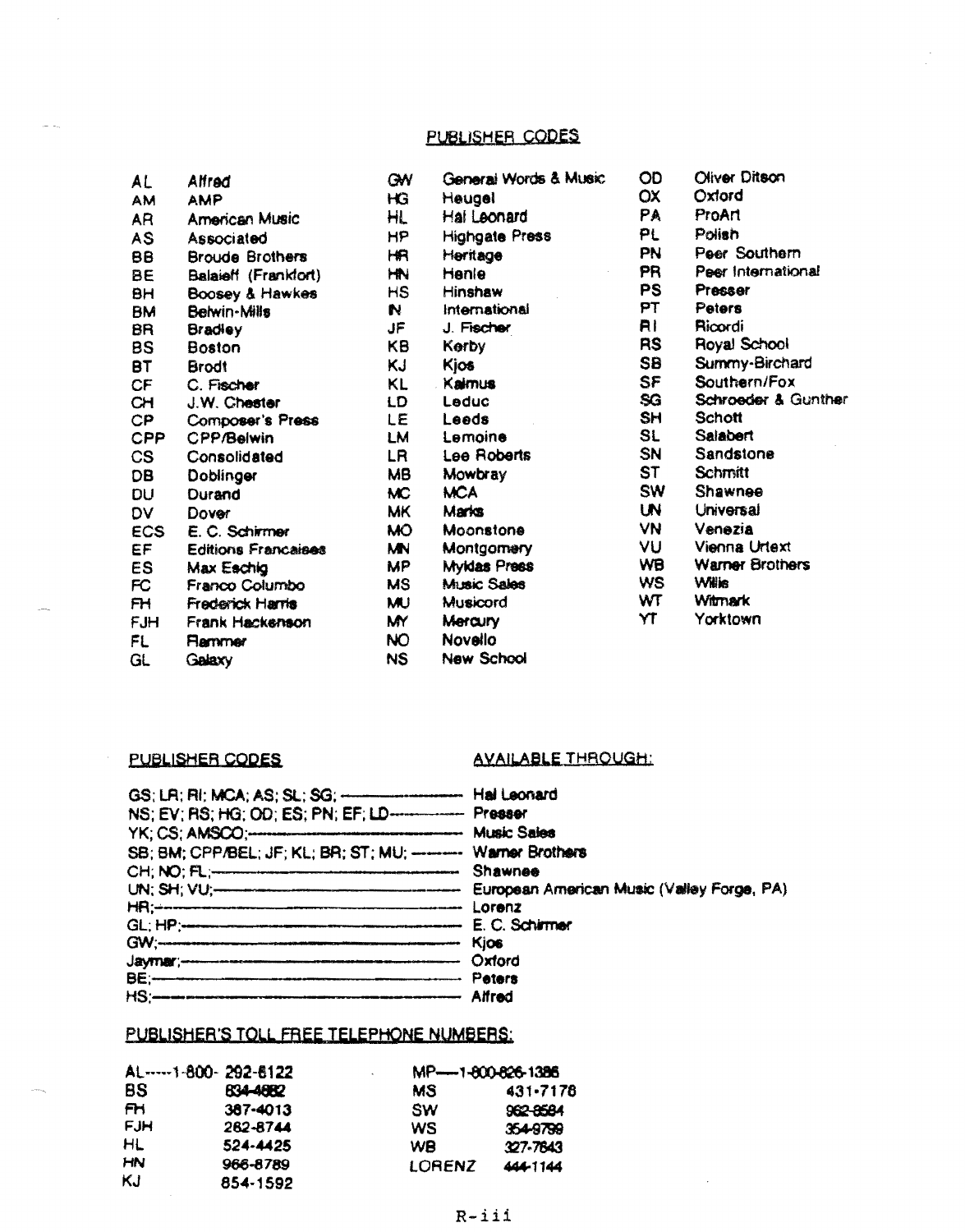```
COLLECTIONS<br>1 BCH -- First Lessons in Bach, AL
   1 BET - A First Beethoven Book, KL/WB 
   1CLA -- First Classics Book, YK/MS
   1PRA -- First Piano Repertoire Album, ed. Bastien
   1SCA -- First Scarlatti from "9 Easiest Sonatas, ed. Kreutzer, BS
   1SON -- The First Sonatina Book, ed. Palmer, AL
   6SON -- 6 Piano Sonatinas by Belgian Composers, AS
   7CEN -- Seven Centuries of Keyboard Music, ed. Agay, AL
   8VAR -- Haydn: Eight Various Pieces, KL/WB
   14PC -- Fourteen Pieces, ed. Hinson, HS
   17B2 -- Piano Literature of the 17th, 18th, and 19th Centuries,
           Book 2, ed. Clark, SB/WB 
   1734 -- Piano Literature of the 17th, 18, and 19th Centuries,
           Book 3-4a-4b, ed. Clark, SB/WB 
   175A -- Piano Literature of the 17th, 18th, and 19th Centuries,
           Book 5a-6a, ed. Clark, SB/WB 
   20PP -- 36 Twentieth Century Piano Pieces, GS/HL
   49PB -- 49 Pieces for Beginners, KL/WB
  AIRS -- Airs and Dances, ed. Farmer, BH
   ANNA -- Selections from Anna Magdalena's Notebook, AL<br>AOG1 -- Accent on Gillock Book 1 WS
  AOG1 -- Accent on Gillock Book 1
   TO 
  AOG8 -- Accent on Gillock Book 8 WS
  APP1 -- Applause Book 1, ed. Olson AL
  APP2 -- Applause Book 2, ed. Olson AL
  BACH -- Bach: An Intro to his Keyboard Works, ed. Halford, AL
  BART -- Pianist's Book of Baroque Treasures, ed. Banowetz, GW
  BBAR - From Bach to Bartok, ed. Agay, YT
  BBEE -- Belwin Banner Book Favorites Early Elem. BM
  BEET -- Beethoven: An Intro to his Keybd Works, ed. Palmer, AL
  BBLE -- Belwin Banner Book Fav Late Elem, BM
  BBLI -- Belwin Banner Book Fav Intermediate BM
  BERA -- The Baroque Era: An Intro to the Keybd Music, AL
  BR33 -- Blue Ribbon Series, Level 3 Vol 3 BM
  BR21 -- Blue Ribbon Series, Level 2 Vol 1 BM
  BR31 -- Blue Ribbon Series, Level 3 Vol 1 BM
  BRV1 -- Bravo Brazil! Book 1 ed. Appleby, KJ
  BRV2 -- Bravo Brazil! Book 2 ed. Appleby, KJ
  CCPS -- Contemporary Collection for Piano Students SB
  CELN -- Celebration Series, Intro Album FH
  CEL1 -- Celebration Series 1 FH
   TO 
  CEL9 -- Celebration Series 9 FH
  CE10 -- Celebration Series 10 FH
  CERA -- The Classical Era: An Intro to The Keybd Music, AL
  CHOP -- Chopin: An Intro to the Keyboard Works, AL
  CLEM -- Clementi: AN Intro to the Keyboard Works, AL
  CLP1 -- Classics For Piano Level 1, JF
```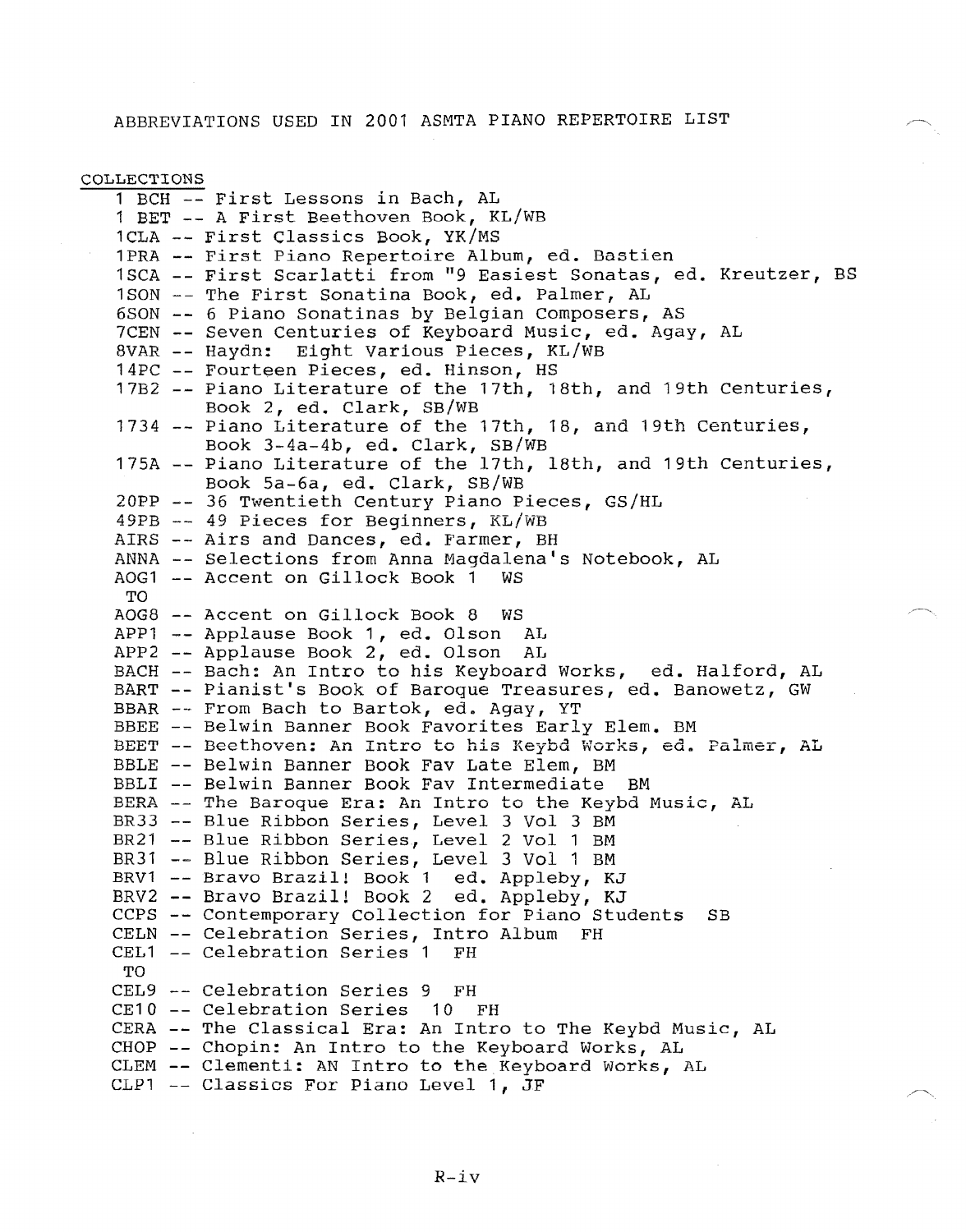```
CLPR -- Classical Period: Intermediate Piano BK, PT
CLST -- Pianist's Book of Classical Treasures, ed. Banowetz, GW
CNT1 -- Continuo Sonatas Vol. 1, PT
CNT2 -- Continuo Sonatas Vol 2, PT
CoC1 -- Cream of the Crop Book 1, SB<br>CoC2 -- Cream of the Crop Book 2 SB
CoC2 -- Cream of the Crop Book 2
CON1 -- Contempos 1, MP
CON2 -- Contempos 2, MP
CONC -- Contempos in Crimson, MP<br>CONJ -- Contempos in Jade. MP
CONJ -- Contempos in Jade,
CONO -- Contempos in Orchid, MP
CONS -- Contempos in Sapphire, MP
CPL1 -- Contemporary Piano Lit. BK 1 Ed. Clark SB<br>CPL2 -- Contemporary Piano Lit. BK 2 Ed. Clark SB
CPL2 -- Contemporary Piano Lit. BK 2 Ed. Clark
CPL3 -- Contemporary Piano Lit. BK 3-4 Ed. Clark SB
CPL5 -- Contemporary Piano Lit. BK 5-6 Ed. Clark, SB
CPS1 -- Celebrated Piano Solos Vol 1, Vandall, MP<br>CPS2 -- Celebrated Piano Solos, Vol 2 Vandall, MP
CPS2 -- Celebrated Piano Solos, Vol 2 Vandall,
DES6 -- Album des Six, ESDGST -- A Digest of Short Piano Works (Haydn), BS
EEMS -- Early English Music: The 1st Bk for Young Pianists, AL
EESN -- Early English Sonatinas, BH
ELAB -- Piano Compositions USA, Elem A-B, WS
ELBC -- Piano Compositions USA, Elem B-C, WS
ELCD -- Piano Compositions USA, Elem C-D
ENC1 -- Encore! Bk 1, ed. Magrath, AL
ENC2 - Encore! Bk 2, ed. Magrath, AL 
ENC3 -- Encore! Bk 3, ed. Magrath, AL
ENGL -- English Piano Music, ed. Hinson,, AL
EOCL Early Original Classics, ed. Lanning, MU 
ERMT -- Pianist's Bk of Early Romantic Treasures, ed. Banowetz, GW
ESAL -- Easiest Sonatina Album, compiled by Aubry, FH
ESS1 -- Essential Keybd Repertoire Vol 1, ed. Olson, AL
ESS2 -- More Essential Keybd Repertoire, ed. Olson, AL
ESS3 -- Intermediate Essential Keybd Repertoire, ed. Hinson, AL
EXMP -- Exploring More Piano Literature, ed. Olson, CF
EXPL -- Exploring Piano Literature, ed. Olson, CF
EZBT -- Easy Piano Compositions (Beethoven), KL #3206FAWG -- Festival Album, W. Gillock, SB
FPS3 -- Favorite Piano Solos, Vol 3, WB
FPS4 -- Favorite Piano Solos, Lev 4 v3 BM
FREN -- French Piano Music, ed. Hinson, AL (Masters of)
GEAB -- Guild Repertoire Elementary A/B, SB
GICD -- Guild Repertoire Intermediate C/D, SB
GILL -- The Gillock Collection, SB
GRIA -- Guild Repertoire Intermediate A, SB
GRIB -- Guild Repertoire Intermediate B, SB
GRIE -- Guild Repertoire Intermediate E, SB
GRIG -- Grieg: An Intro, to the Keybd Works, Al
GRPA -- Guild Repertoire Preparatory Album, ed. Podolsky
HAND -- Handel: An Intro to the Keybd Works, AL
HA1a -- Harris Piano Classics 1a, FH to
HA5a -- Harris Piano Classics 5a, FH
HA2b -- Harris Piano Classics 2b, FH
```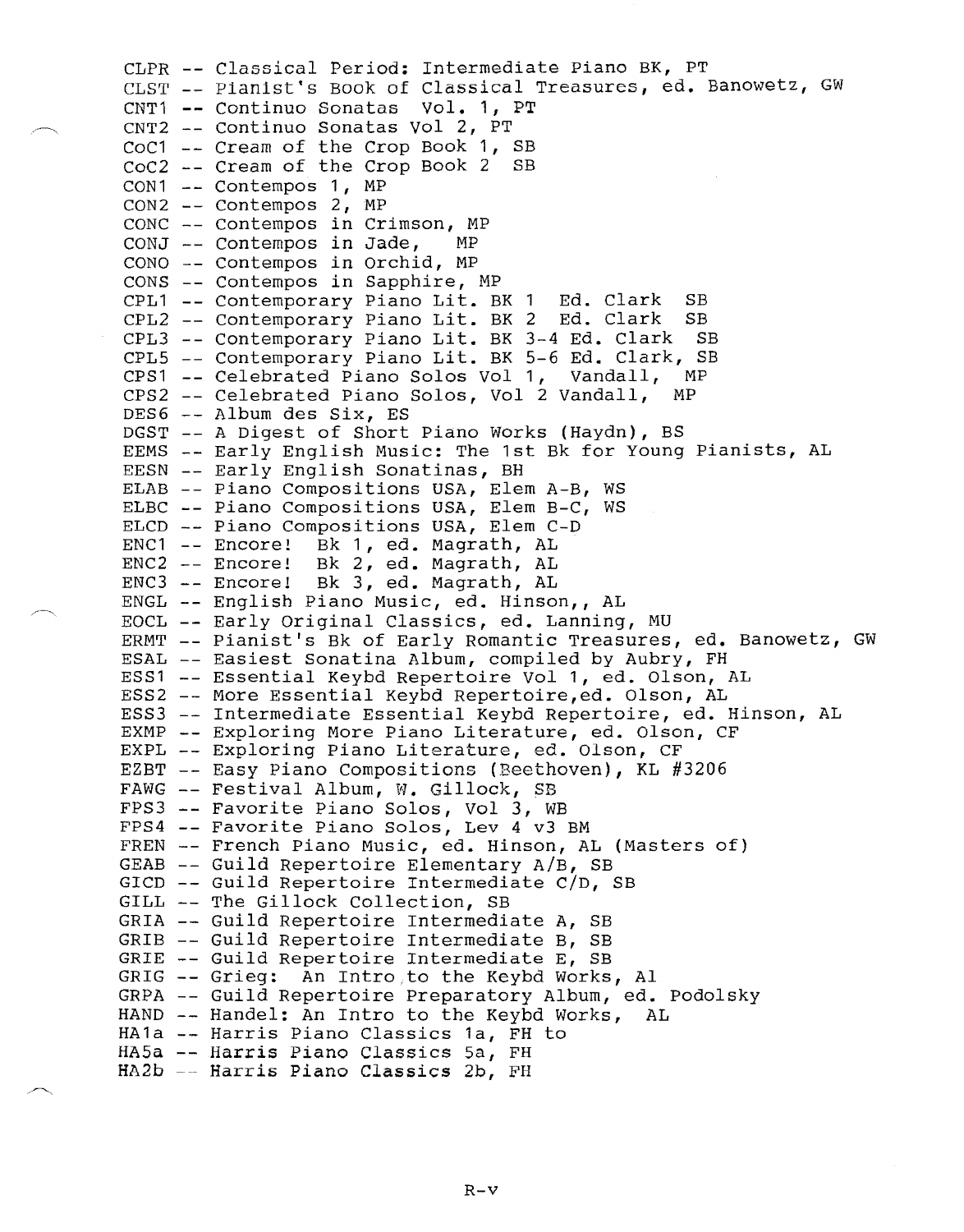TO HA7b -- Harris Piano Classics 7b, FH  $\mathcal{N}_\mathrm{c}$  //--,  $\mathcal{N}_\mathrm{c}$  //--,  $\mathcal{N}_\mathrm{c}$  //--,  $\mathcal{N}_\mathrm{c}$  //--,  $\mathcal{N}_\mathrm{c}$  //--,  $\mathcal{N}_\mathrm{c}$ HFS4 -- Harris Festival Series Level, FH HFS6 -- Harris Festival Series Level 6, FH IMA1 -- Images Vol. 1, Original Piano Repertoire, Rosco, BM TO IMA4 -- Images Vol. 4, Original Piano Repertoire, Rosco, BM INKS -- Intro to Keybd Sonatina, AL TNT -- International Library INTR -- Intro to the Performance of Bach, ed. Tureck, OX INTV -- Intro to Themes and Variations, AL ITAL -- Sonata Italiane, CH JOYS -- The Joy of Sonatinas, ed. Agay. YT JMP2 -- Joy of Modern Piano Pieces, 2nd ed. Agay, YT LIT1 -- Piano Literature Vol. 1 ed. Bastien, KJ LIT2 -- Piano Literature Vol. 2 ed. Bastien, KJ LIT3 -- Piano Literature Vol. 3 ed. Bastien, KJ LIT4 -- Piano Literature Vol. 4 ed. Bastien, KJ LRMT -- Pianist's Book of Late Romantic Treasures, ed. Banowetz, GW LTTL -- Little Known Piano Pieces (Beethoven) ed. Zeitlin, BS MAST -- Master Series for the Young, GS MDAY -- Masters of our Day, CF MEND -- Mendelssohn: AN Intro to the Keybd Works, AL MIK6 -- Mikrokosmos VI, BH MM17 -- Music For Millions, Vol. 17, ed. Agay, MS MM27 -- Music For Millions, Vol. 27, ed. Agay, MS<br>MM37 -- Music For Millions, Vol. 37, ed. Agay, MS MM47 -- Music For Millions, Vol. 47, ed. Agay, MS MMA1 -- Minor Masters Book 1, ed. Clark, NS MMA2 -- Minor Masters Book 2, ed. Clark, NS MMA3 -- MInor Masters Book 3, ed. Clark, NS MODE  $--$  In the Mode, ed. ME Clark, MP MODM -- Modern Masters, ed. Nevin, BM MOZT -- Mozart: An Intro to the Keybd Works, AL MSPM -- Masters of Spanish Piano Music, ed. Hinson, AL MTPC -- The Music Tree, Part C, Plan for Musical Growth F. Clark PAMM -- Pianist's Album of Modern Music, AS PFA1 -- Piano Favorites Album BK 1, (Olson), CF PFA2 -- Piano Favorites Album BK 2, (Olson), CF PLIT -- Piano Literature Vol. 1, ed. Glover & Hinson, BM PLIT1-- Piano Literature Bk. 1 FJH PLIT3--Piano literature Bk. 3 FJH PMAS -- Piano Masterpieces, JF POPC -- Popular Classics, BM PRG1 -- Program Solos Level 1, ed. Glover, BM PRG2 -- Program Solos Level 2, ed. Glover, BM PRG5 -- Program Solos Level 5, ed. Glover, BM PRG6 -- Program Solos Level 6, ed. Glover BM PRW1 -- (Piano) Recital Winners, Bk. 1 AL PRW2 -- (Piano) Recital Winners, Bk. 2 AL PSON2-- Piano Sonatinas Bk. 2 FJH PSON3--Piano Sonatinas Bk. 3 FJH PSON4 -- Piano Sonatinas Bk. 4 FJH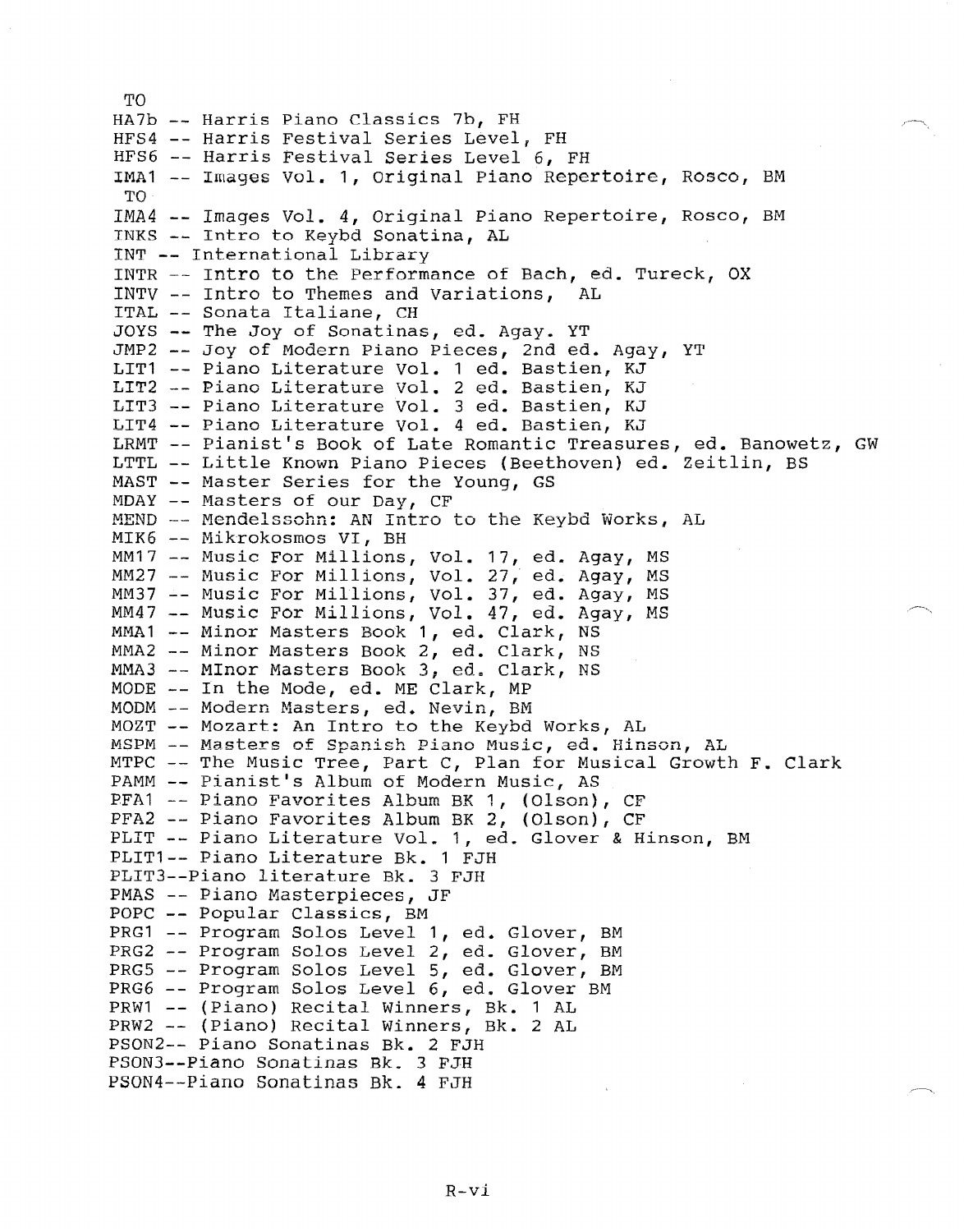RB3A -- Repertoire BK 3A, Music Pathways, CF RB3B -- Repertoire BK 3B, Music Pathways, CF RB4A -- Repertoire BK 4A, Music Pathways, CF RB4B -- Repertoire BK 4B, Music Pathways, CF RB5A -- Repertoire BK 5A, Music Pathways, CF RB5B -- Repertoire BK 5B, Music Pathways, CF RERA -- The Romantic Era: An Intro the the Keybd Music, AL RUSS -- Russian Piano Music, ed. Hinson, AL S101 -- Summy Piano Solo Package 101, SB S201 -- Summy Piano Solo Package 201, SB S301 -- Summy Piano Solo Package 301, SB S401 -- Summy Piano Solo Package 401, SB S501 -- Summy Piano Solo Package 501, SB SCAR -- Scarlatti: An Intro to the Keybd Works, ed. Halford, AL SCHM -- Schumann: An Intro to the Keybd Works, AL SKOM -- Singing Keys Omnibus, SB SN&S -- Sonatas And Sonatinas, PT SNM1 -- Sonatinas from Myklas BK 1, MP SNM2 -- Sonatinas from Myklas BK 2, MP SOVC -- Children's Piano Pieces by Soviet Composers, HR SPRK -- Sparklers, ST SRE1 -- Solo Repertoire Early Elem  $1$ , ed. Gillock, WS  $SRE2$  -- Solo Repertoire Early Elem 2, ed. Gillock, WS SS01 -- Select Sonatinas, Vol.1 ed. Podolsky BM SSON -- Select Sonatinas BK 2, ed. Podolsky, BM SSL1 -- Supplementary Solos Level 1, SB SSL2 -- Supplementary Solos Level 2, SB SS34 -- Supplementary Solos Level 3/4, SB V1CL -- Very First Classics, ed. Gray, BH WILH -- Selections/ Little Clavier BK for WF Bach, KL/AL WOMN -- At the Piano with Women Composers, ed. Hinson, AL YOUR -- Your Bach Book, ed. Maier, BM YKTB -- The Baroque Period, An Anthology, ed. Agay, YK/MS YKTC -- The Classical Period, An Antholgy, ed. Agay, YT/MS YKTR -- The Romantic Period, An Anthology, ed. Agay, YT/MS YKTT -- The Twentieth Century, An Anthology, ed. Agay, YT/MS